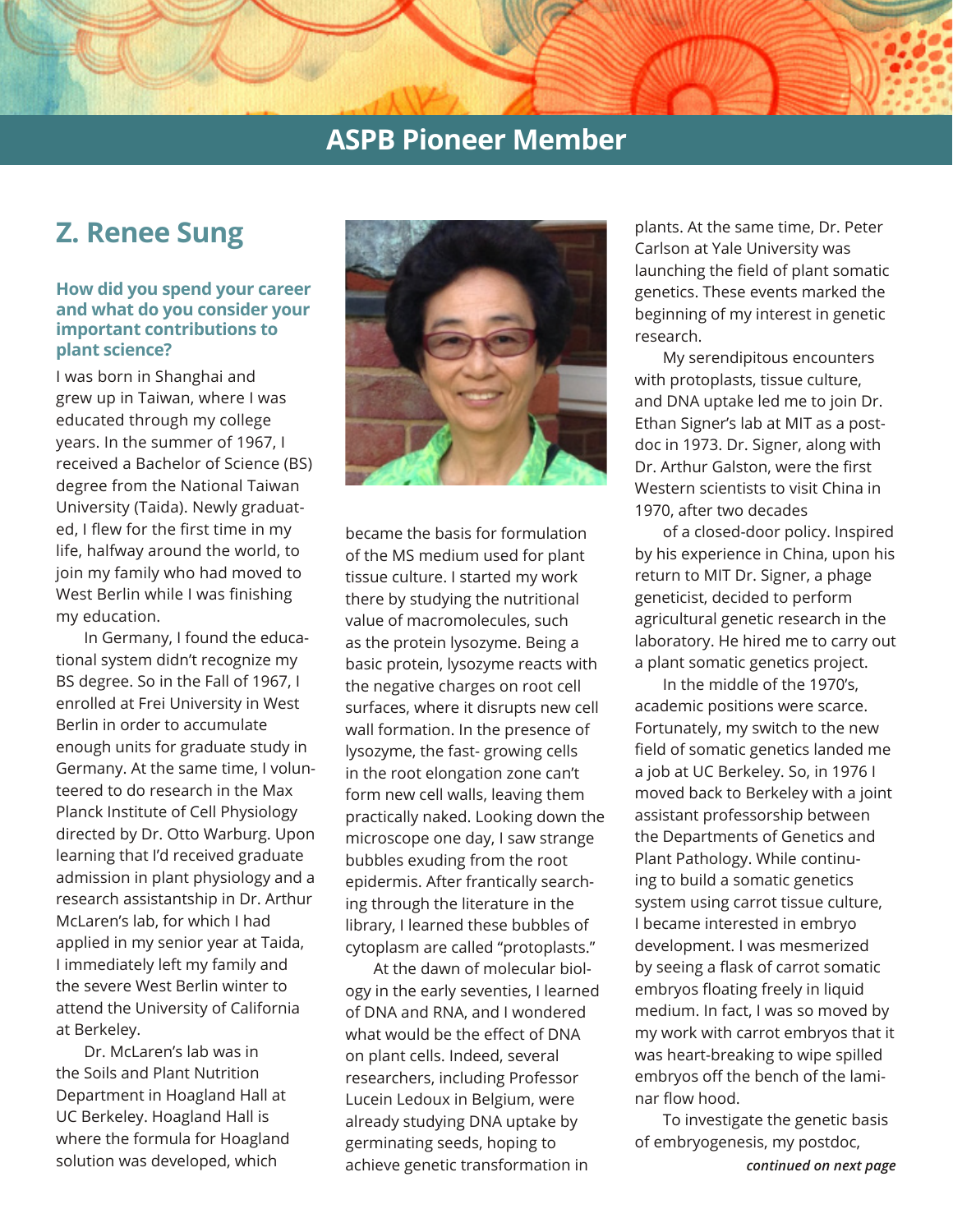# **ASPB Pioneer Member**

### **Z. Renee Sung** *continued*

Annick Breton, successfully isolated temperature-sensitive embryogenesis mutants. To continue this line of investigation, we formed a collaboration with Mario Terzi and Fiorella Lo Schiavo in Pisa, Italy. However, the technical difficulties surrounding plant somatic genetics remained and hampered our ability to elucidate the mechanism of somatic embryogenesis.

After I received tenure, we began to use molecular biology tools to study embryo development in the hope of finding the genes that control embryogenesis. We identified many embryo-specific genes. However, most of them specified late embryo abundant proteins (LEA). LEAs were thought to be involved in protecting the embryo during dormancy and desiccation and providing metabolites for the germinating seedling. Consequently, these genes could not help us understand how embryos are formed. Nevertheless, my interest in developmental biology grew and I began to offer courses on plant development, in part just to educate myself.

In the 1980's, there were intense discussions on the choice of model organisms for plant biology research. At the Arabidopsis meetings I attended, exciting research findings were presented by mammalian and bacterial geneticists who had recently switched to studying Arabidopsis. Surely, I thought, a plant biologist like me ought to be able to succeed in

the crowded field of Arabidopsis research. One day, I received a bag of Arabidopsis seeds from Dr. Chris Somerville, who was mailing them to scientists to promote Arabidopsis research, and that is how I started my research program on Arabidopsis.

Most plant developmental processes take place after germination. So my team and I began by isolating mutants impaired in seedling development, instead of embryo-lethal mutants, which I reasoned were mostly impaired in house-keeping genes. We identified many developmental mutants that provided new insights into the principles of plant development, e.g., rootmeristemless (rml) and embryonic flower (emf). Since the rml mutants have a root but no root meristem, we argued that the root gives rise to the meristem, not vice versa. Since emf mutants flowered upon germination, we proposed that "flower" is the default state and is repressed to allow leaf formation. These concepts were at odds with the conventional wisdom around "cell theory" of the past few decades, but in fact they were compatible with the understanding of many plant morphologists.

To prove our hypotheses, we launched into the arduous task of cloning genes. Since this was prior to the elucidation of the Arabidopsis genome, the goal of cloning genes would cost my students and postdocs many years of their youth. Fortunately, they all moved on to independent positions and have had successful careers.

After gene sequences were deciphered, to understand the function of EMF genes my postdocs and I launched into the challenging field of epigenetics until my retirement in 2016.

Technology advancements strongly influenced my research directions. I had the good fortune to be able to switch research programs based on my interests and to employ cutting edge technologies. We were often greeted by failures rather than successes, in terms of our original objectives; however, unexpected results led to breakthroughs that truly moved the field forward. It was these eureka moments that made the long hours and hard work worthwhile. Upon publication of our findings, we always broke open a bottle of Champagne to celebrate!

I am grateful to all the dedicated and talented students and postdocs who worked with me, including numerous undergraduate students. I owe my career to them – Ian Furner, Chumpol Borkird, Susan Sell, David Ow, Anette Chan, Annick Breton, Tod Jones, Fiorella Lo Schiavo, Gerald Franz, Polys Hatzopolos, Ron Okimoto, Jane Smith, Jung Choi, and Pascale Goupil for our carrot somatic genetic and embryogenesis work; Shunong Bai, Linda Castle, Chang-Hsien Yang, Kvin Lertpiriyapong, Regina McClinton, Orna Kretchmer, Jim Matsson, Kevin Seeley, Rob Wilson, Lingjing Chen, Yong-Hwan Moon, and Dominique Aubert for Arabidopsis *continued on next page*